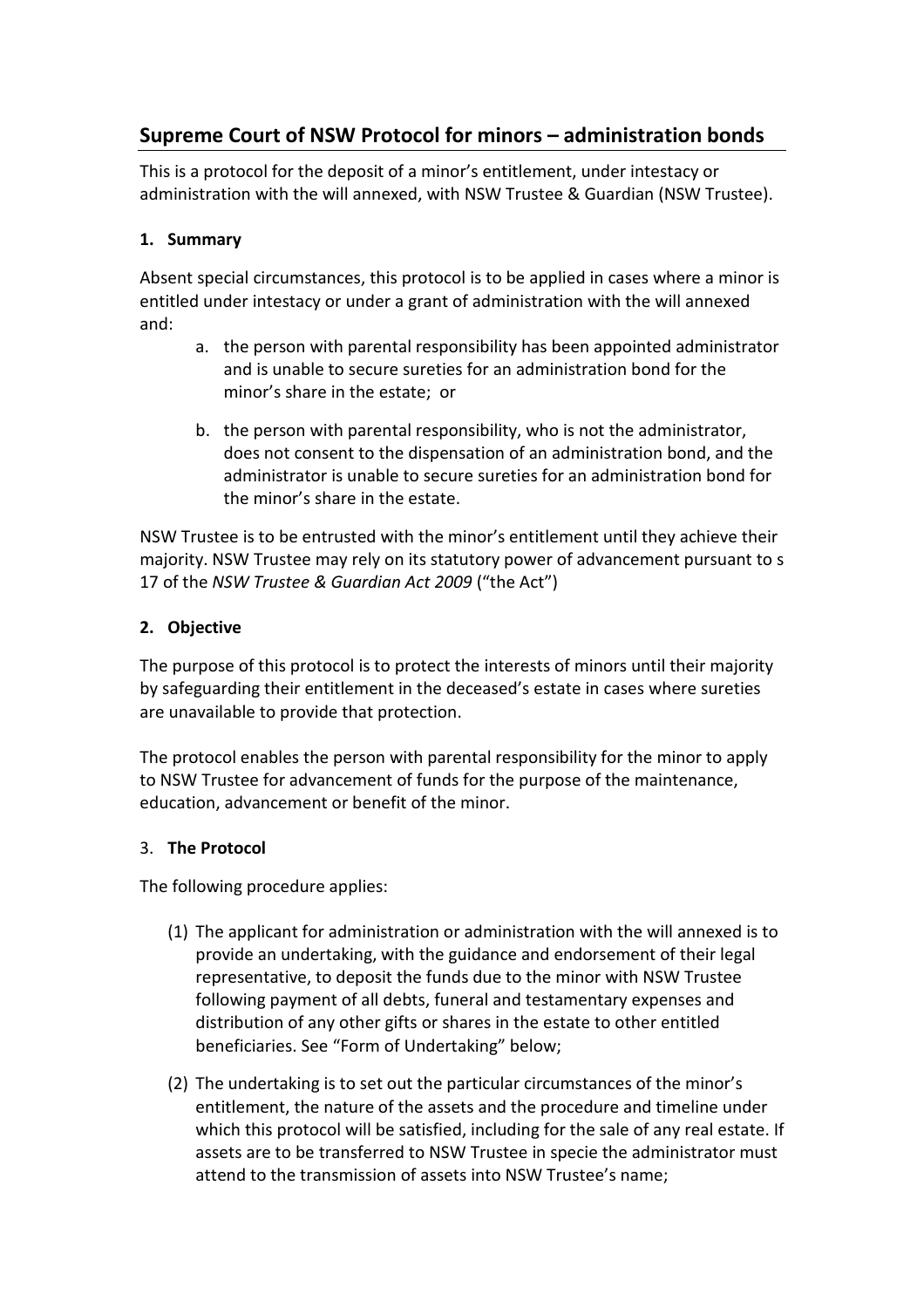- (3) The undertaking is to state a date which is approved by the Court, when the funds will be deposited with NSW Trustee ("the agreed date"). In the usual case this date should be within four months of the grant. If real estate needs to be sold or other delays are likely the agreed date should be within six months of the grant. Any application for an agreed date beyond four months should be accompanied by an affidavit setting out the reasons for the anticipated delay;
- (4) The applicant is to serve a copy of the undertaking which has been sealed by the Court, personally or by post on NSW Trustee at Level 6, 160 Marsden Street, Parramatta, Attention of Client Establishment, and file an affidavit of service with the Court. Upon receipt of the affidavit of service and compliance with any requirements of the NSW Trustee, a grant of representation will be made in favour of the applicant;
- (5) The administrator is to notify the Court within 14 days after the agreed date, that the funds have been deposited with NSW Trustee. If that date cannot be met the administrator is required, no later than 14 days before the agreed date, to approach the Court to explain the delay and seek an extension of time to deposit the funds;
- (6) If the funds have not been deposited by the due date the Registrar may list the case before the Court and the administrator will be required to show cause as to why the grant should not be revoked and an order made for the administrator to account for their administration of the estate;
- (7) The person with parental responsibility for the minor may approach NSW Trustee, in accordance with usual procedure, for an advance of funds for the benefit of the minor; and
- (8) See information on creating a trust with NSWTG at: http://www.tag.nsw.gov.au/trusts-landing.html
- (9) The funds may be released to the minor upon application by them, when they reach the age of 18 years. If it is deemed that the minor is unable to give a good discharge, the funds will remain in trust.

#### 4. **Form of Undertaking** [modify as necessary]

- (1) My name is [name of applicant for administration or administration with the will annexed]. I am the applicant for [administration or administration with the will annexed dated [date]] in the Estate of [deceased's name] who died on [date], case number [number];
- (2) The detail of the minor(s) who are the subject of this undertaking are:
	- a. [Name of minor] of [address], the subject of this protocol is:
		- i. [relationship of minor to the deceased eg child or beneficiary under the will dated [date]];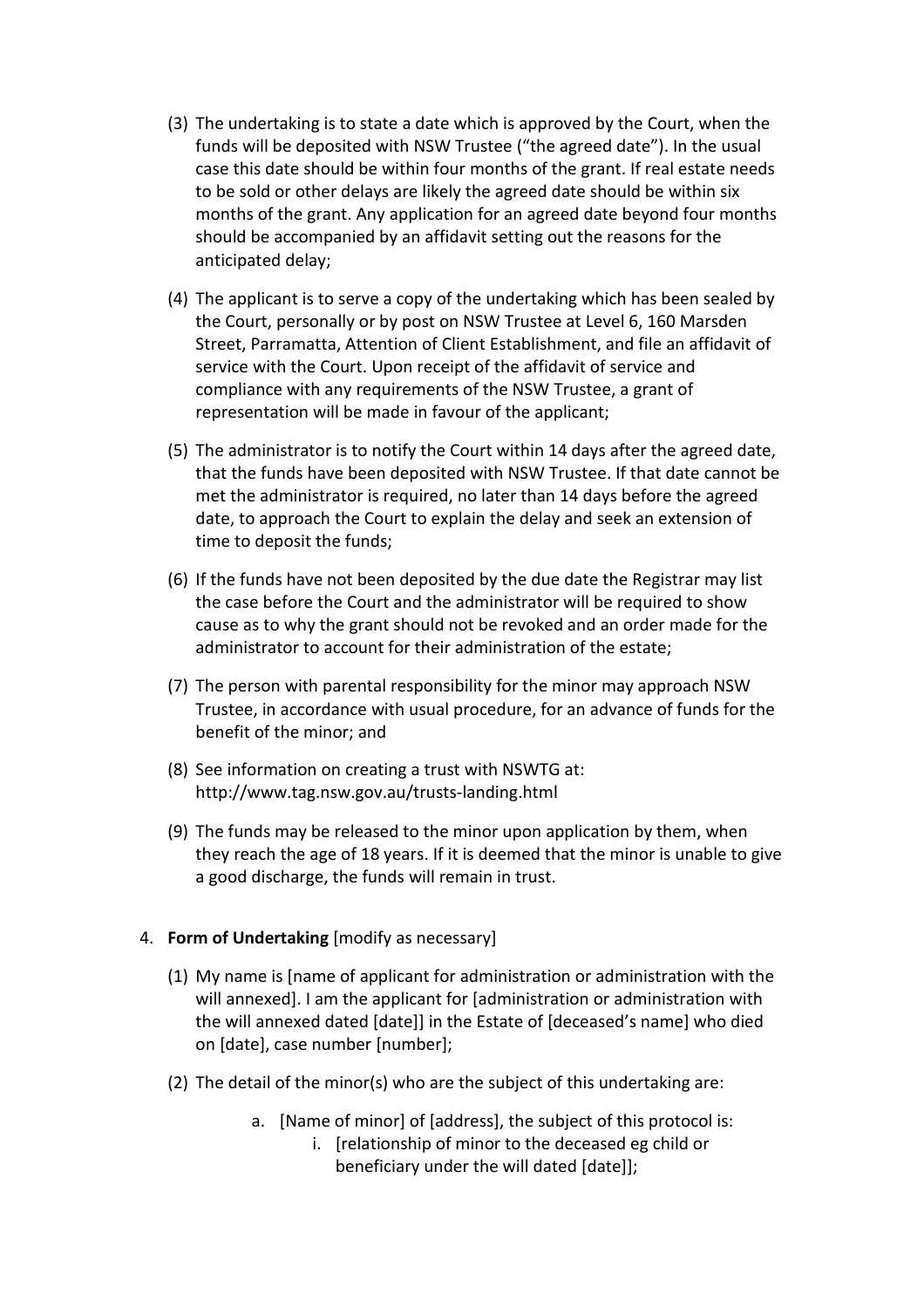- ii. entitled under [intestacy or will dated [date]] to a share in the deceased's estate;
- iii. share comprises [state the share as a fraction or percentage or the terms of the legacy under the will];
- iv. share will be valued at [\$amount].
- v. was born on [date of birth]
- vi. [parent or guardian] is [name of parent or guardian] and their current address and contact details are [address, email and telephone number].
- vii. [Describe any known capacity issues of the minor];
- b. Repeat for each minor.
- (3) Further details regarding the estate assets [# delete if not applicable]:
	- a. Statement of assets and liabilities and estimated value: i.
	- b. Details of the fraction of the estate, or the specific assets, comprising each minor's share: i.
	- c. Proposed payment arrangements (ie in specie or cash): i.
	- d. I confirm that I will publish on online Notice of Intention to Distribute the Estate pursuant to s 93 of the *Succession Act 2006*  and that I will provide a copy of the notice upon payment of the trust monies to NSWTG
	- e. I confirm that all estate and trustee taxes will be fully paid or adequate reserves held by the administrator prior to payment of the trust to NSWTG
	- f. I confirm that the estate trustee tax file number will be provided to NSWTG at the time funds are paid to NSWTG:
	- g. # A report outlining the condition of any real property that the administrator requests NSWTG to retain in specie is attached
	- h. # I confirm that all capital gains tax details will be provided to NSWTG for relevant assets transferred in specie.
- (4) My solicitor [name of solicitor] has assisted me in preparing this undertaking. His or her signature, acknowledging the terms of this undertaking, is inserted below;
- (5) I will take the following steps to ensure that the funds due to [name of minor] are deposited on his or her behalf with NSW Trustee by [date] (subsequently referred to as the "agreed date") or within such time as the Court further orders: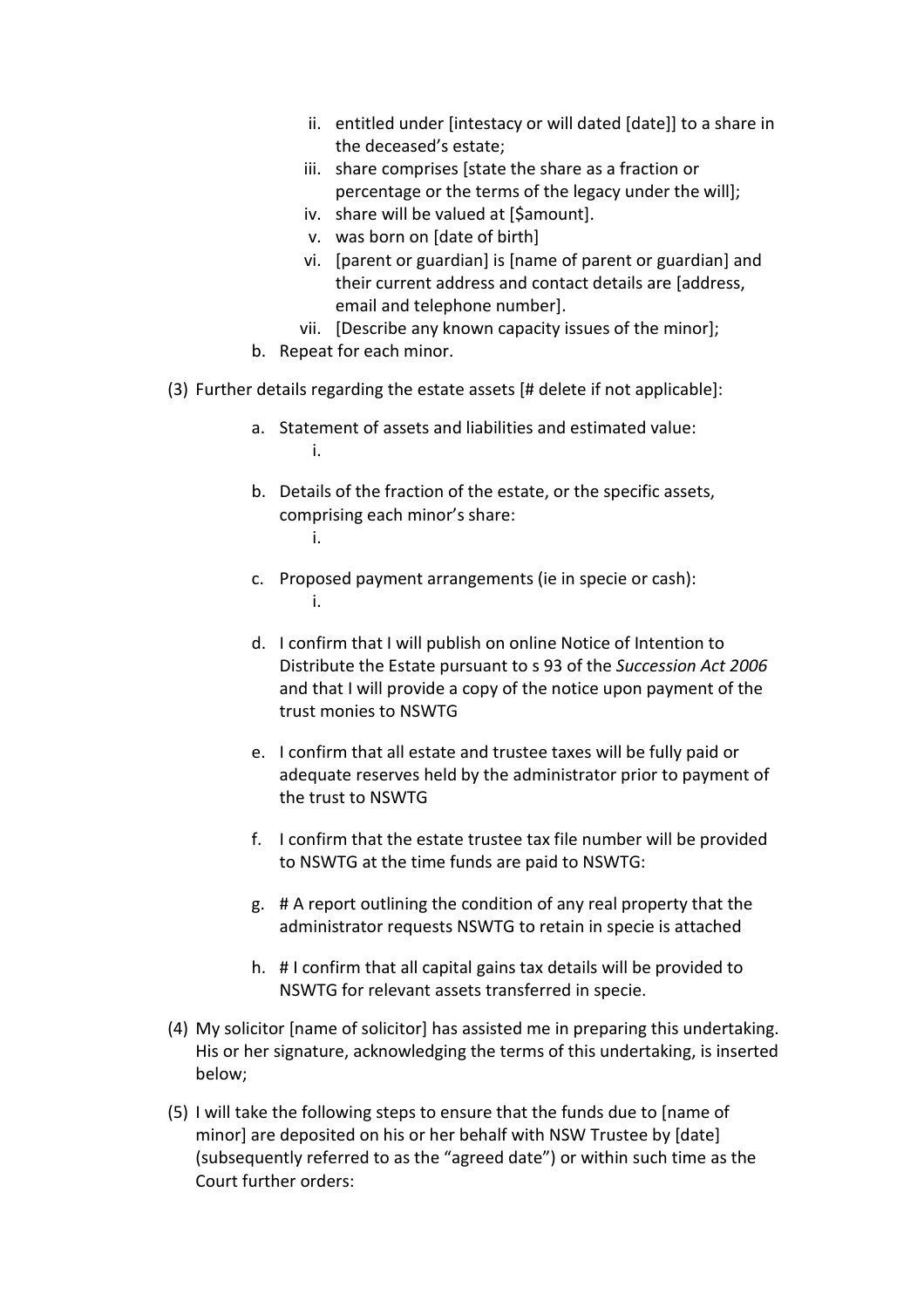- a. I will collect the funds of the deceased held by all financial institutions and deposit in [my solicitors trust account or I will open an account in the name of the deceased estate with [name of bank]];
- b. #[If real estate is to be sold] I will list the real estate at [property address] for sale by [method of sale] by [name of agent if known] and deposit the sale proceeds in the account named in paragraph  $(4)(a)$ ;
- c. #I will sell [asset to be sold] by [method of sale] and deposit the proceeds in the account named in paragraph (4)(a);

*Note: Other arrangements regarding assets of the deceased may be included in this list but only following agreement of the Registrar, who will consider each submission on a case by case basis.*

- d. I will pay all the debts, funeral and testamentary expenses and distribute any other gifts or shares in the estate to other entitled beneficiaries. The debts, funeral and testamentary expenses and other gifts or shares that I am aware of are [list them and include estimate of liability and other gifts/shares]; and
- e. The remaining funds after payment of the liabilities and distribution of any other gifts or shares to other beneficiaries also entitled as set out in paragraph 4(d) will be transferred to NSW Trustee on [state agreed date]:
	- i. If the estate is not fully realised and the agreed date cannot be complied with, I will make an application to the Court at least 14 days before the agreed date, by letter and affidavit in support, setting out the reasons for any delay and seeking an extension of time for the deposit of funds with NSW Trustee. If I am granted an extension I will serve the order on NSW Trustee prior to the agreed date.
- (6) I understand that NSW Trustee will send me an acknowledgement of receipt for the funds within 14 days of the funds being received by them, such letter will include information on the management of the fund, including fees and how to apply for advances for the child from the trust funds pursuant to s 17 of the Act. I will file a copy of the acknowledgement with the Court within 14 days of receiving it;
- (7) I understand that the Court will confirm in writing, or by email, that the Protocol appears to have been complied with; and
- (8) I understand that, in the event that I do not comply with this undertaking, the Registrar may list this matter before the Court for me to show cause why the grant should not be revoked and an order made for me to account for my administration of the estate of the deceased.